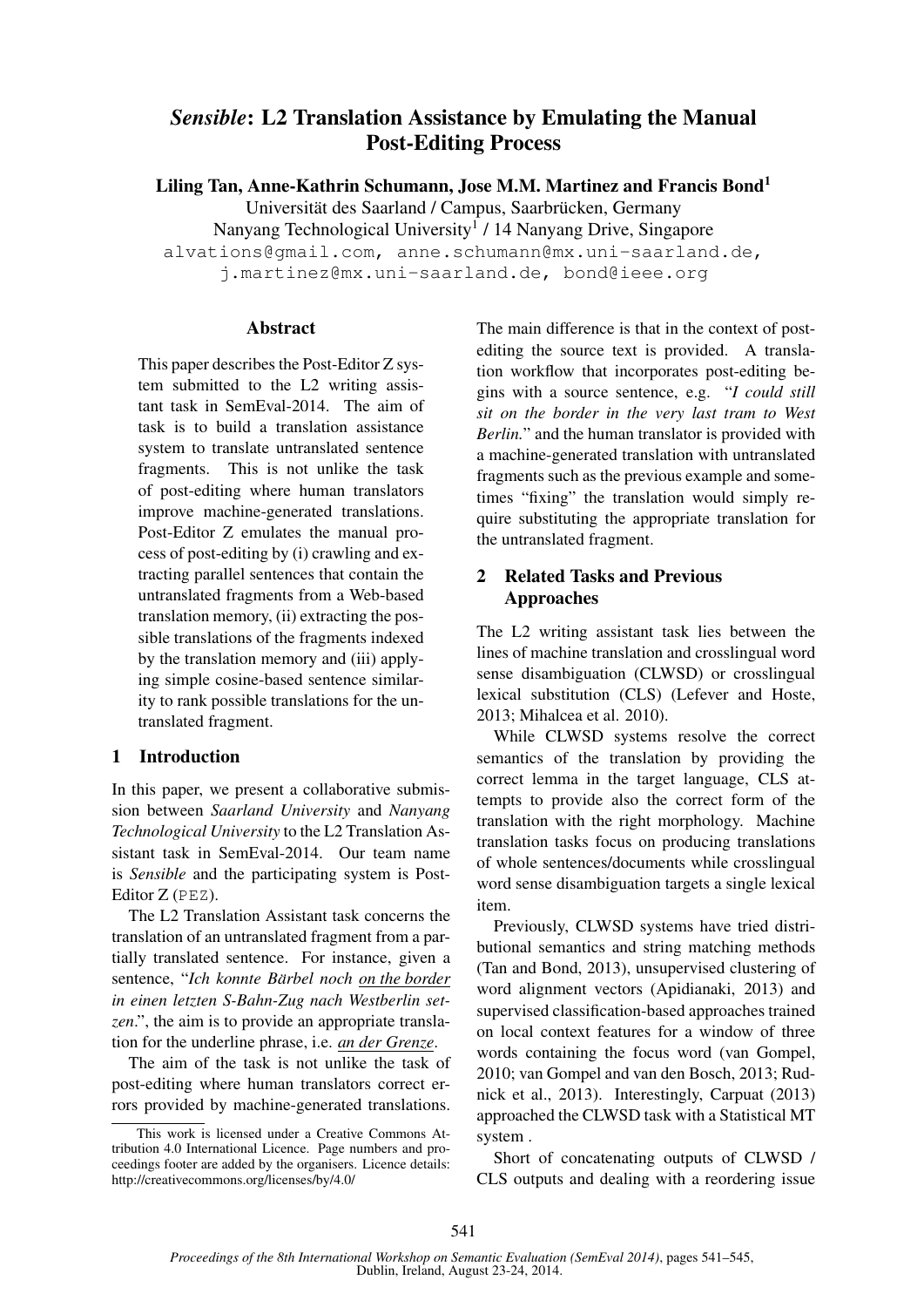and responding to the task organizers' call to avoid implementing a full machine translation system to tackle the task, we designed PEZ as an Automatic Post-Editor (APE) that attempts to resolve untranslated fragments.

### 3 Automatic Post-Editors

APEs target various types of MT errors from determiner selection (Knight and Chander, 1994) to grammatical agreement (Mareček et al., 2011). Untranslated fragments from machine translations are the result of out-of-vocabulary (OOV) words.

Previous approaches to the handling of untranslated fragments include using a pivot language to translate the OOV word(s) into a third language and then back into to the source language, thereby extracting paraphrases to OOV (Callison-burch and Osborne, 2006), combining sub-lexical/constituent translations of the OOV word(s) to generate the translation (Huang et al., 2011) or finding paraphrases of the OOV words that have available translations (Marton et al., 2009; Razmara et al., 2013).  $1$ 

However the simplest approach to handle untranslated fragments is to increase the size of parallel data. The web is vast and infinite, a human translator would consult the web when encountering a word that he/she cannot translate easily. The most human-like approach to post-editing a foreign untranslated fragment is to do a search on the web or a translation memory and choose the most appropriate translation of the fragment from the search result given the context of the machine translated sentence.

## 4 Motivation

When post-editing an untranslated fragment, a human translator would (i) first query a translation memory or parallel corpus for the untranslated fragment in the source language, (ii) then attempt to understand the various context that the fragment can occur in and (iii) finally he/she would surmise appropriate translations for the untranslated fragment based on semantic and grammatical constraints of the chosen translations.

The PEZ system was designed to emulate the manual post-editing process by (i) first crawling a web-based translation memory, (ii) then extracting parallel sentences that contain the untranslated fragments and the corresponding translations of the fragments indexed by the translation memory and (iii) finally ranking them based on cosine similarity of the context words.

## 5 System Description

The PEZ system consists of three components, viz (i) a Web Translation Memory (WebTM) crawler, (ii) the XLING reranker and (iii) a longest ngram/string match module.

## 5.1 **WebTM** Crawler

Given the query fragment and the context sentence, "*Die Frau kehrte alone nach Lima zuruck ¨* ", the crawler queries www.bab.la and returns sentences containing the untranslated fragment with various possible tranlsations, e.g:

- *isoliert : Darum sollten wir den Kaffee nicht isoliert betrachten.*
- *alleine : Die Kommission kann nun aber für ihr Verhalten nicht alleine die Folgen tragen.*
- *Allein : Allein in der Europischen Union sind.*

The retrieval mechanism is based on the fact that the target translations of the queried word/phrase are bolded on a web-based TM and thus they can be easily extracted by manipulating the text between <br/>bold>...</bold>tags. Although the indexed translations were easy to extract, there were few instances where the translations were embedded betweeen the bold tags on the web-based TM.

## 5.2 **XLING** Reranker

XLING is a light-weight cosine-based sentence similarity script used in the previous CLWSD shared task in SemEval-2013 (Tan and Bond, 2013). Given the sentences from the WebTM crawler, the reranker first removes all stopwords from the sentences and then ranks the sentences based on the number of overlapping stems.

In situations where there are no overlapping content words from the sentences, XLING falls back on the most common translation of the untranslated fragment.

<sup>&</sup>lt;sup>1</sup> in MT, evaluation is normally performed using automatic metrics based on automatic evaluation metrics that compares scores based on string/word similarity between the machinegenerated translation and a reference output, simply removing OOV would have improved the metric "scores" of the system (Habash, 2008; Tan and Pal, 2014).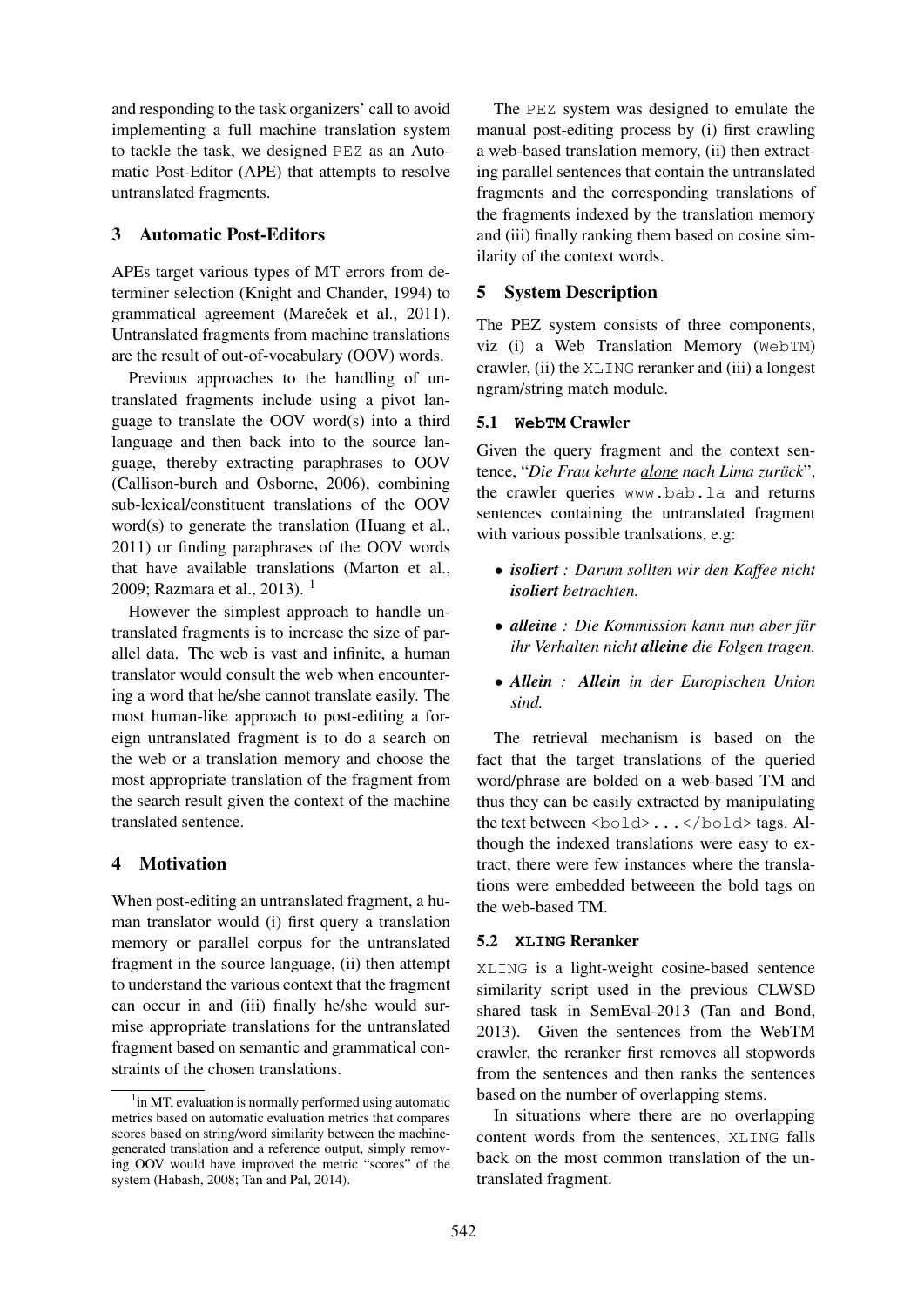|                                                                                                |     | en-de                                                                           |     |     | en-es |     |     | fr-en |     |     | nl-en |     |
|------------------------------------------------------------------------------------------------|-----|---------------------------------------------------------------------------------|-----|-----|-------|-----|-----|-------|-----|-----|-------|-----|
|                                                                                                | acc | wac                                                                             | rec | acc | wac   | rec | acc | wac   | rec | acc | wac   | rec |
| Web TM $\vert$ 0.160 0.184 0.647 $\vert$ 0.145 0.175 0.470 0.055 0.067 0.210 0.092 0.099 0.214 |     |                                                                                 |     |     |       |     |     |       |     |     |       |     |
| XLING 0.152 0.178 0.647 0.141 0.171 0.470 0.055 0.067 0.210 0.088 0.095 0.214                  |     |                                                                                 |     |     |       |     |     |       |     |     |       |     |
| PEZ                                                                                            |     | $\vert$ 0.162 0.233 0.878 0.239 0.351 0.819 0.081 0.116 0.321 0.115 0.152 0.335 |     |     |       |     |     |       |     |     |       |     |

Table 1: Results for *Best* Evaluation of the System Runs.

#### 5.3 Longest Ngram/String Matches

Due to the low coverage of the indexed translations on the web TM, it is necessary to extract more candidate translations. Assuming little knowledge about the target language, human translator would find parallel sentences containing the untranslated fragment and resort to finding repeating phrases that occurs among the target language sentences.

For instance, when we query the phrase *history book* from the context "*Von ihr habe ich mehr gelernt als aus manchem history book.*", the longest ngram/string matches module retrieves several target language sentences without any indexed translation:

- *Ich weise darauf hin oder nehme an, dass dies in den Geschichtsbuchern ¨ auch so erwahnt wird. ¨*
- Wenn die Geschichtsbücher geschrieben wer*den wird unser Zeitalter, denke ich, wegen drei Dingen erinnert werden.*
- *Ich bin sicher, Präsident Mugabe hat sich nun einen Platz in den Geschichtsbuchern ¨ gesichert, wenn auch aus den falschen*  $Gründen.$
- In den Geschichtsbüchern wird für jeden *einzelnen Tag der letzten mehr als 227 Jahre an Gewalttaten oder Tragdien auf dem europaischen Kontinent erinnert. ¨*

By simply spotting the repeating word/string from the target language sentences it is possible to guess that the possible candidates for "history book" are Geschichtsbücher or *Geschichtsbüchern*. Computationally, this can be achieved by looking for the longest matching ngrams or the longest matching string across the target language sentences fetched by the WebTM crawler.

### 5.4 System Runs

We submitted three system runs to the L2 writing assistant task in Semeval-2014.

- 1. **WebTM**: a baseline configuration which outputs the most frequent indexed translation of the untranslated fragment from the Web TM.
- 2. **XLING**: reranks the WebTM outputs based on cosine similarity.
- 3. **PEZ**: similar to the XLING but when the WebTM fetches no output, the system looks for longest common substring and reranks the outputs based on cosine similarity.

#### 6 Evaluation

The evaluation of the task is based on three metrics, viz. absolute accuracy (*acc*), word-based accuracy (*wac*) and recall (*rec*).

Absolute accuracy measures the number of fragments that match the gold translation of the untranslated fragments. Word-based accuracy assigns a score according to the longest consecutive matching substring between output fragment and reference fragment; it is computed as such:

$$
wac = \frac{|longestmatch(output, reference)|}{max(|output|, reference|)}
$$

Recall accounts for the number of fragments for which output was given (regardless of whether it was correct).

## 7 Results

Table 1 presents the results for the *best* evaluation scores of the PEZ system runs for the English to German (en-de), English to Spanish (enes), French to English (fr-en) and Dutch to English (nl-en) evaluations. Figure 1 presents the word accuracy of the system runs for both best and out-offive (oof) evaluation<sup>2</sup>.

The results show that using the longest ngram/string improves the recall and subsequently the accuracy and word accuracy of the system. However, this is not true when guessing untranslated fragments from L1 English to L2. This is due to the low recall of the system when searching for the untranslated fragment in French and

 $2$ Please refer to http://goo.gl/y9f5Na for results of other competing systems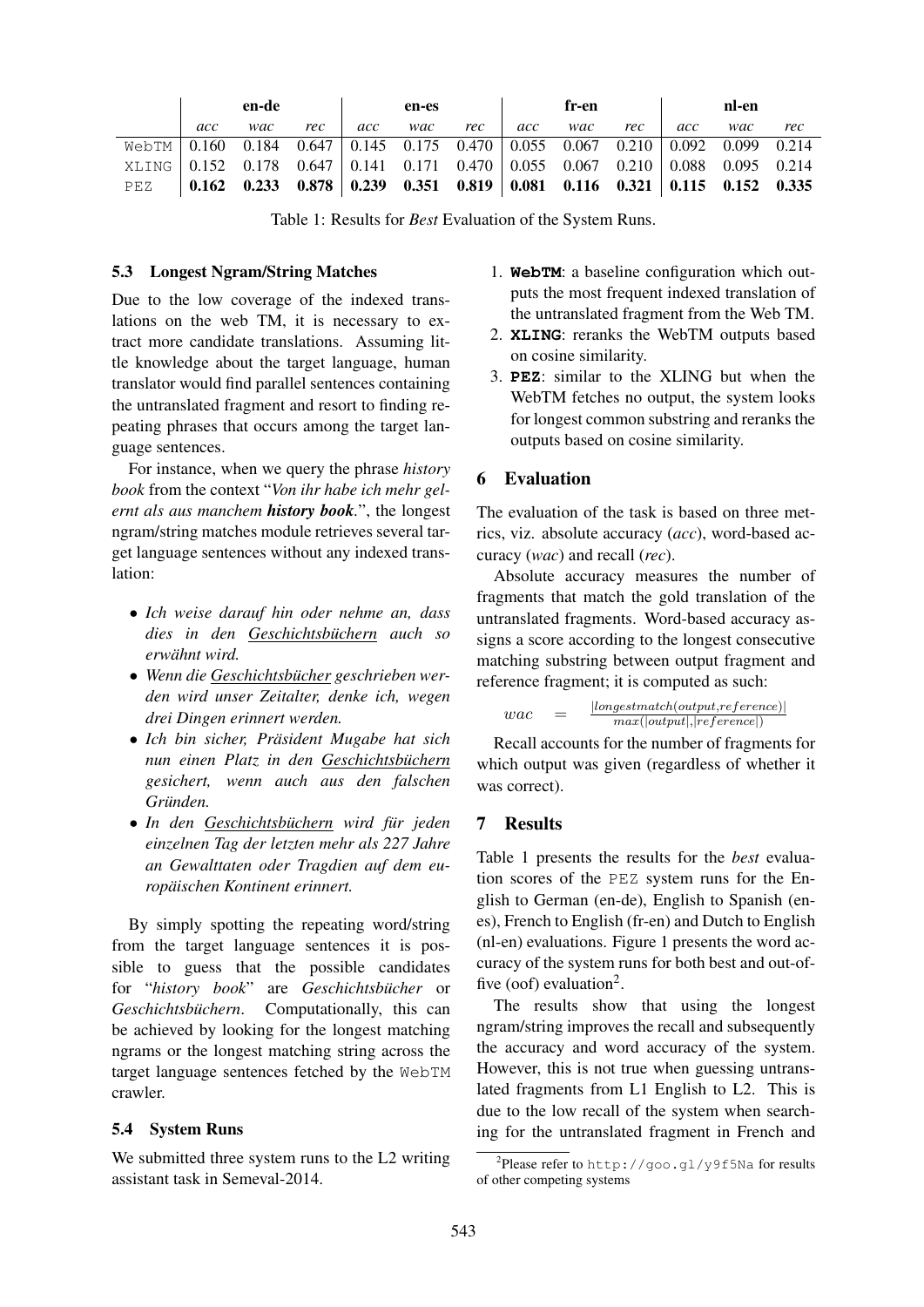

Figure 1: Word Accuracy of System Runs (*best* on the left, *oof* on the right).

Dutch, where the English words/phases indexed in the TM is much larger than other languages.

# 8 Error Analysis

We manually inspected the English-German outputs from the PEZ system and identified several particularities of the outputs that account for the low performance of the system for this language pair.

## 8.1 Weird Expressions in the TM

When attempting to translate *Nevertheless* in the context of "*Nevertheless hat sich die neue Bundesrepublik Deutschland unter amerikanischem Druck an der militrischen Einmischung auf dem Balkan beteiligt.*" where the gold translation is *Trotzdem* or *Nichtsdestotrotz*. The PEZ system retrieves the following sentence pairs that contains a rarely used expression *nichtsdestoweniger* from a literally translated sentence pair in the TM:

- EN: But *nevertheless* it is a fact that nobody can really recognize their views in the report.
- DE: Aber *nichtsdestoweniger* kann sich niemand so recht in dem Bericht wiederfinden.

Another example of weird expression is when translating "*husband*" in the context of "*In der Silvesternacht sind mein husband und ich auf die Bahnhofstraße gegangen.*". PEZ provided a lesser use yet valid translation *Gemahl* instead of the gold translation *Mann*. In this case, it is also a matter of register where in a more formal register one will use *Gemahl* instead of *Mann*.

### 8.2 Missing / Additional Words from Matches

When extracting candidate translations from the TM index or longest ngram/string, there are several matches where the PEZ system outputs a partial phrase or phrases with additional tokens that cause the disparity between the absolute accuracy and word accuracy. An instance of missing words is as follows:

- Input: Eine genetische Veranlagung *plays a decisive role*.
- **PEZ**: *Eine genetische Veranlagung eine entscheidende rolle.*
- Gold: *Eine genetische Veranlagung spielt (dabei) eine entscheidende rolle.*

For the addition of superfluous words is as follows:

- Input: *Gerate wie Handys sind ¨ not permitted wenn sie nicht unterrichtlichen Belangen dienen.*
- **PEZ**: *Gerate wie Handys sind es verboten, ¨ wenn sie nicht unterrichtlichen Belangen dienen.*
- Gold: *Gerate wie Handys sind verboten ¨ wenn sie nicht unterrichtlichen Belangen dienen.*

#### 8.3 Case Sensitivity

For the English-German evaluation , there are several instances where the PEZ system produces the correct translation of the phrase but in lower cases and this resulted in poorer accuracy. This is unique to German target language and possibly contributing to the lower scores as compared to the English-Spanish evaluation.

#### 9 Conclusion

In this paper, we presented the PEZ automatic post-editor system in the L2 writing assistant task in SemEval-2014. The PEZ post-editing system is a resource lean approach to provide translation for untranslated fragments based on no prior training data and simple string manipulations from a webbased translation memory.

The PEZ system attempts to emulate the process of a human translator post-editing outof-vocabulary words from a machine-generated